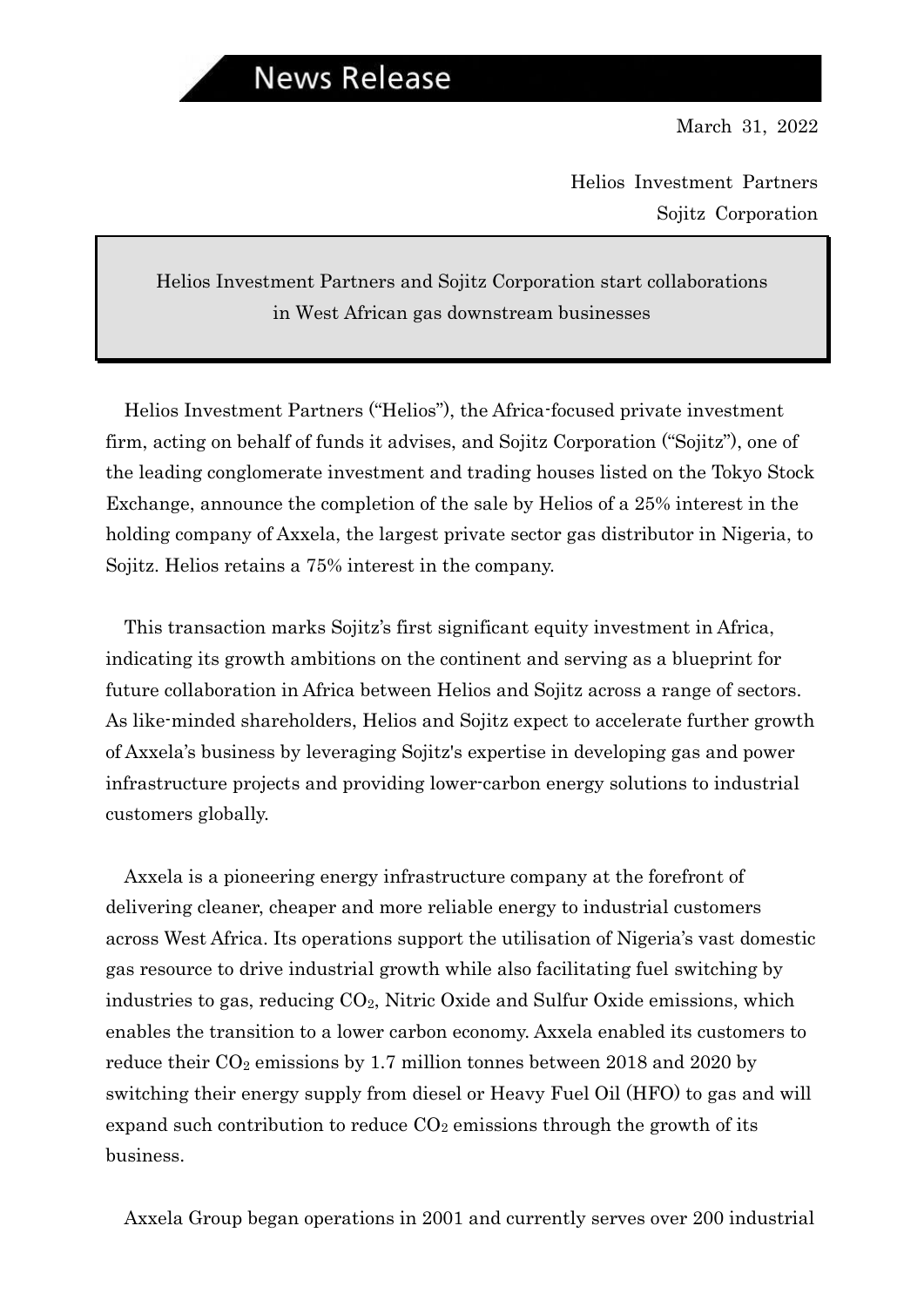# **News Release**

customers across key industrial hubs in Lagos, Port Harcourt, and Sagamu providing a comprehensive energy offering across pipeline gas, compressed natural gas (CNG) and liquefied natural gas (LNG). It also supplies gas to power utilities and industries across the West Africa region, taking advantage of its status as a designated shipper on the West African Gas Pipeline (WAGP), a regional gas pipeline spanning across Benin, Togo and Ghana.



#### [Axxela's areas of operation]



[Pipelines operated by Axxela Group] [Careful pipeline maintenance and management]

Sojitz is a leading conglomerate whose experience spans several industries including energy (gas, LNG, renewables, power, new clean energies including hydrogen), automotive, aerospace, agriculture, chemicals, consumer goods, healthcare, infrastructure and resources. As a global energy player, Sojitz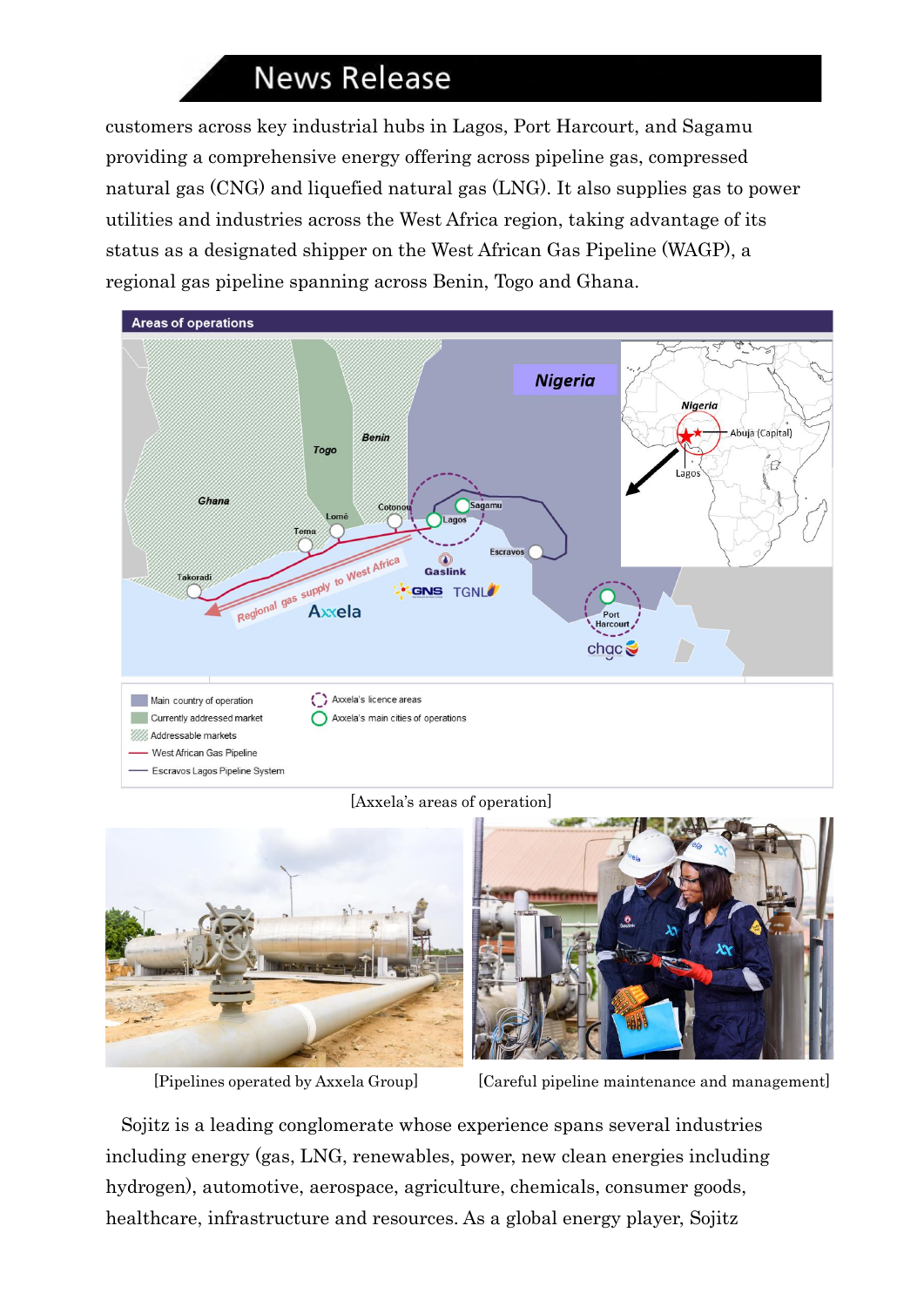## **News Release**

possesses deep expertise in the gas and power infrastructure sector, where it has been involved in the development of gas distribution networks, LNG terminals and power plants globally.

Under Sojitz's "Medium-Term Management Plan 2023", the company aims to adopt a market-oriented initiative in growth industries and in accordance with the plan, has developed a downstream gas business in Vietnam. This know-how will enhance the Axxela Group's operation and growth and ultimately aim to provide multiple energy solutions meeting individual customer's requirements while contributing to CO2 reduction.

West Africa's abundant gas resources have for decades served the energy requirements of Europe and Asia via LNG exports, with modest growth in regional consumption due to the dearth of processing and distribution infrastructure to connect with market demand. Helios and Sojitz together believe that the actionable, economically viable and just energy transition pathway for Africa can be achieved through the accelerated build-out of gas infrastructure, which would enable the switch away from coal and liquid fuels, eliminate routine gas flaring and support the increased penetration of renewable energy by complementing its intermittent supply with reliable and flexible gas-fired power supply.

Ogbemi Ofuya, Partner at Helios Investment Partners, commented:

"We feel privileged to enter into this partnership with Sojitz to drive further growth of Axxela's business. This transaction demonstrates the value of our strategy to build market-leading, strategically important businesses which become highly sought-after by global investors seeking to enter Africa or grow their presence on the continent. Sojitz is a world-class energy infrastructure investor and their investment represents the first Japanese strategic investment in a downstream gas distribution business in Africa. We look forward to working together to accelerate energy access for industrial growth and decarbonisation across Africa."

Masakazu Hashimoto, COO of Infrastructure & Healthcare Division at Sojitz Corporation, commented:

"We are pleased to announce this strategic investment into the Axxela Group, which opens the door for our entry to a gas downstream market in Africa where